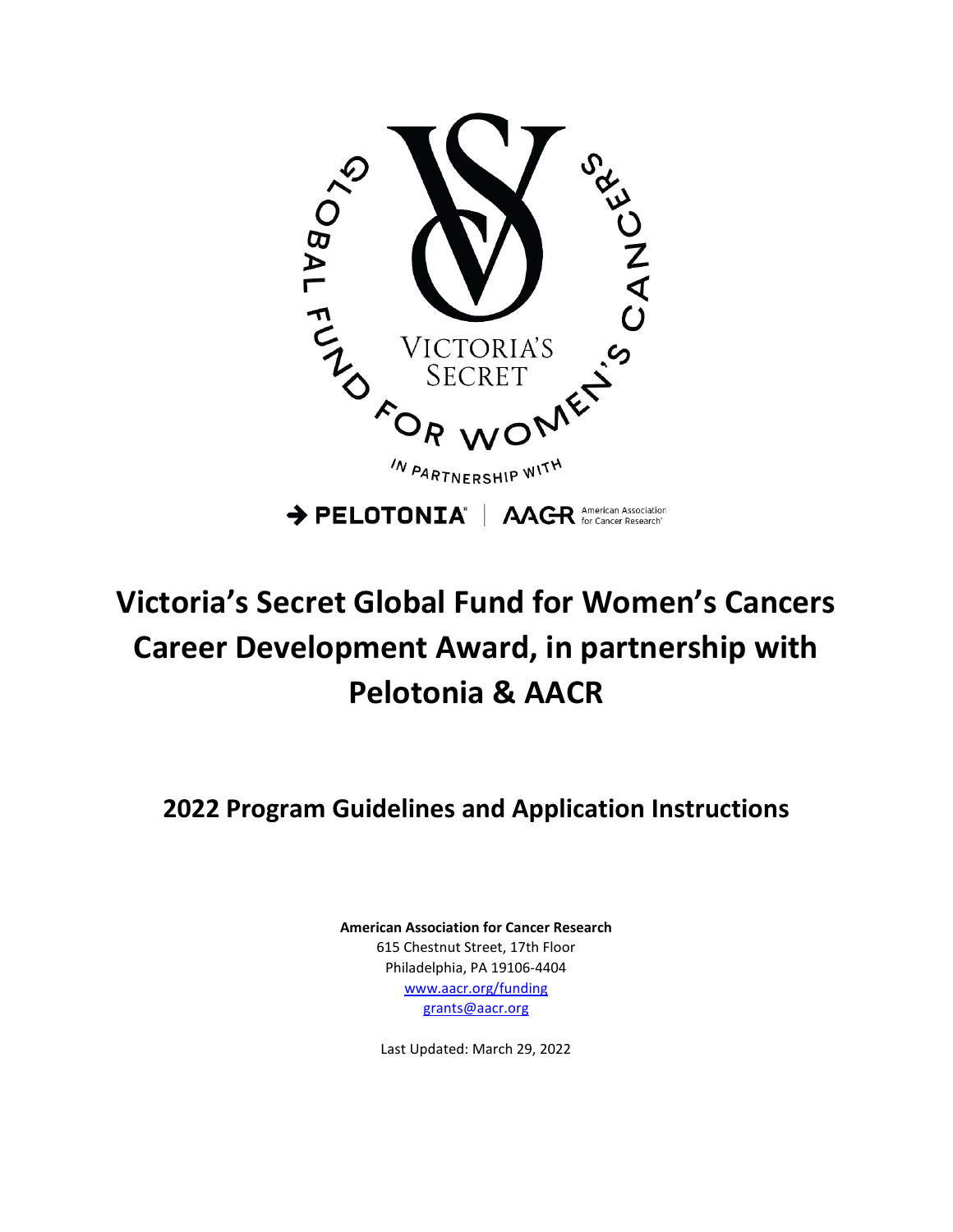# **TABLE OF CONTENTS**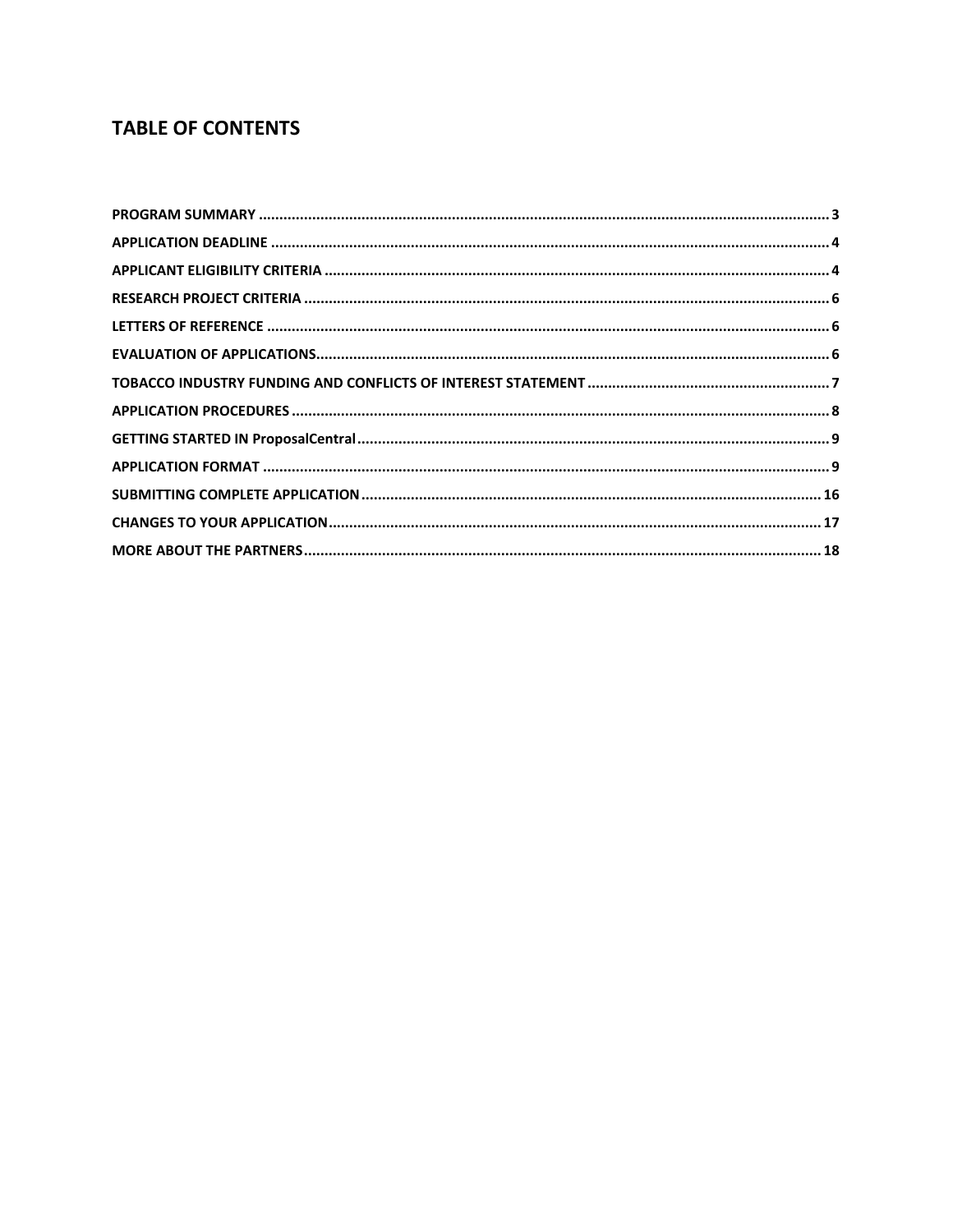Victoria's Secret Global Fund for Women's Cancers Career Development Award, in partnership with Pelotonia & AACR 2022 Program Guidelines and Application Instructions Page 3 of 18

# **PROGRAM GUIDELINES**

### <span id="page-2-0"></span>**PROGRAM SUMMARY**

The Victoria's Secret Global Fund for Women's Cancers was established to accelerate innovation in cancer research for women, by women. This groundbreaking initiative will fund innovative research aimed at progressing outcomes for women's cancers and invest in the next generation of women scientists who represent the diverse population they serve. By focusing on prevention, detection, diagnostic, and treatment innovations for women's cancers and advancing outcomes for cancer health disparities, Victoria's Secret aims to improve and save the lives of millions of women around the world.

The Fund builds upon Victoria's Secret's established commitment toward cancer research and education, with longstanding impact partner, Pelotonia. Through a transformational partnership with Pelotonia and the American Association of Cancer Research (AACR), The Victoria's Secret Global Fund for Women's Cancers is proud to offer a series of grants programs for female researchers and clinicians working internationally, and at various stages of their careers. To learn more please visit [pelotonia.org/vsfund.](https://www.pelotonia.org/vsfund)

The Victoria's Secret Global Fund for Women's Cancers Career Development Award, in partnership with Pelotonia & AACR is intended to fund innovative research projects in breast and gynecologic cancers and to invest in the next generation of female early-stage scientists domestically and globally. The aim of this award is to foster innovation in the understanding, prevention, interception, early detection, diagnosis, and treatment of breast and gynecologic cancers with the goal of eliminating cancer health disparities and improving patient outcomes. The research proposed for funding may be in basic, translational, clinical, or population sciences. Proposals focused on research into the causes of cancer health disparities and approaches to achieve equity in outcomes as well as applicants belonging to racial or ethnic groups shown to be underrepresented in the cancer-related sciences workforce\* are especially encouraged [\(AACR Cancer Disparities Progress Report 2020](https://cancerprogressreport.aacr.org/disparities/)).

\*For U.S. applicants, these groups include Blacks or African Americans, Hispanics or Latinos, American Indians or Alaska Natives, Native Hawaiians and other Pacific Islanders. For international applicants, it is recognized that underrepresentation can vary from setting to setting and may differ from those groups listed above. Individual demographic information must be provided during application.

The grant provides \$206,000 over two years for expenses related to the research project, which may include salary and benefits of the grant recipient (who must devote at least 75% of their total effort to research in breast or a gynecologic cancer), collaborators, postdoctoral or clinical research fellows, graduate students (including tuition costs associated with graduate students' education and training), or research assistants; research/laboratory supplies; equipment; publication charges for manuscripts that pertain directly to the funded project; and other research expenses. Indirect costs are **not** allowable expenses.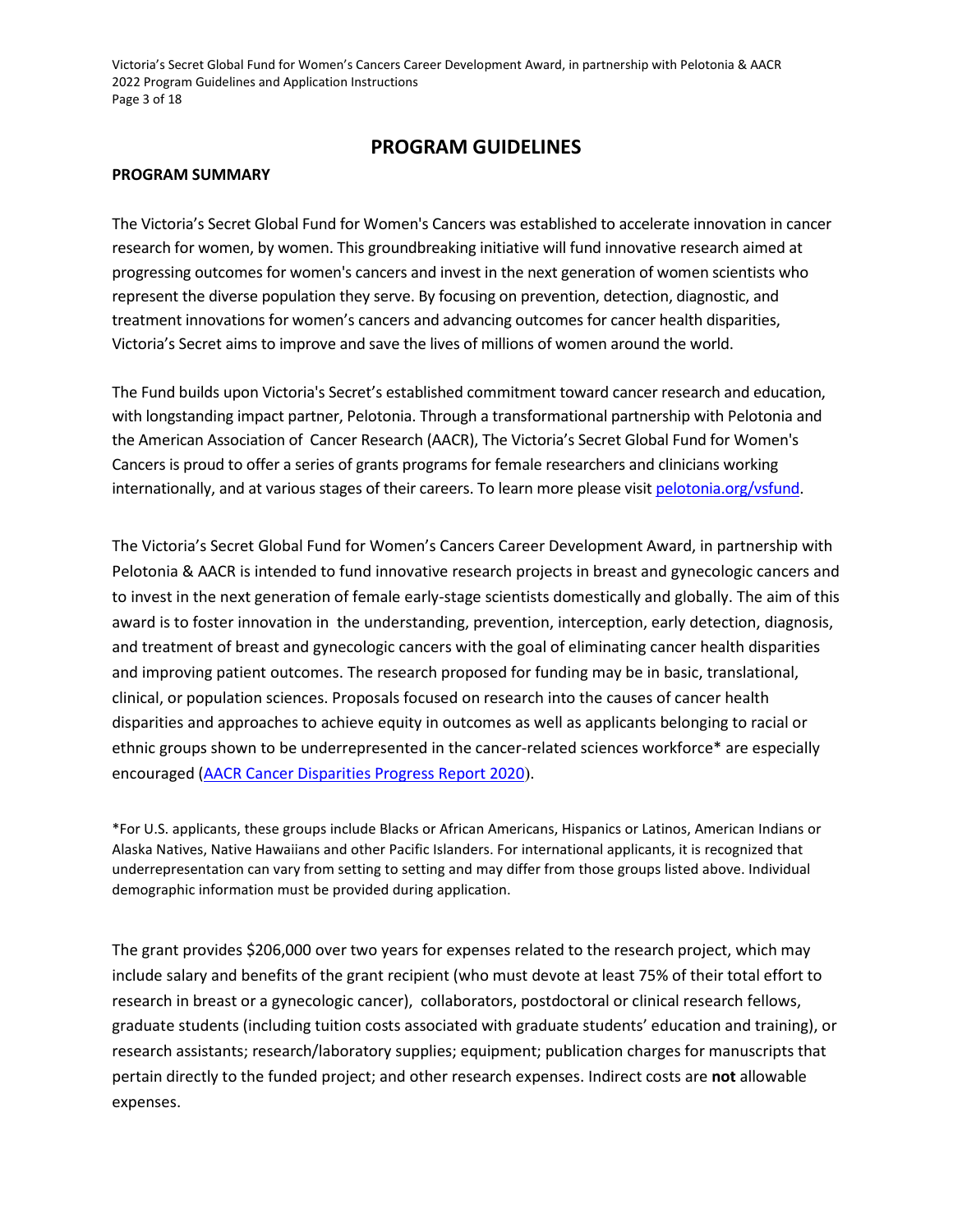Victoria's Secret Global Fund for Women's Cancers Career Development Award, in partnership with Pelotonia & AACR 2022 Program Guidelines and Application Instructions Page 4 of 18

Grantees funded through this Program will be required to attend the AACR Annual Meeting and the Victoria's Secret Global Fund for Women's Cancers Grantees Symposium each year of the grant. In year 2023, the grantee will be required to attend the Annual Grants Reception and Dinner at the AACR Annual Meeting to formally accept the grant. In addition, the grantee may be asked to participate in publicity/marketing activities related to the Award such as public education campaigns around women's cancers and health, event engagements with Pelotonia and Victoria's Secret, and more. Grantees will also have the opportunity to interact and/or collaborate with other investigators from the network of Pelotonia-funded investigators and laboratories as well as investigators in the AACR's community. A portion of the grant funds may be used to support participation in these activities (see Application Instructions - Section 9. Budget for details).

# <span id="page-3-0"></span>**APPLICATION DEADLINE**

June 28, 2022, 1:00 pm U.S. Eastern Time

# **NOTIFICATION OF AWARD**

August 2022

# **ANNUAL GRANT AWARDS RECEPTION AND DINNER DURING AACR ANNUAL MEETING 2023**

April 18, 2023 - Grant recipients must attend the Grants Reception and Dinner to formally accept the grant. Grant funds may be used to support the grantee's registration and attendance at this Annual Meeting.

*In the event of unforeseen scheduling changes, the grantee will be contacted regarding alternative arrangements*.

# **START OF GRANT TERM**

September 1, 2022

# <span id="page-3-1"></span>**APPLICANT ELIGIBILITY CRITERIA**

Applicants must be female investigators with a doctoral degree (PhD, MD, MD/PhD, or equivalent) in a related field and not currently be a candidate for a further doctoral degree. Applicants belonging to racial or ethnic groups shown to be underrepresented in the cancer-related sciences workforce\* are especially encouraged to apply.

\*For U.S. applicants, these groups include Blacks or African Americans, Hispanics or Latinos, American Indians or Alaska Natives, Native Hawaiians and other Pacific Islanders. For international applicants, it is recognized that underrepresentation can vary from setting to setting and may differ from those groups listed above. Individual demographic information must be provided during application.

At the start of the grant term on September 1, 2022, applicants must:

• Hold a faculty position with the title of assistant professor. Appointments such as research assistant professor, adjunct assistant professor, and assistant professor research track are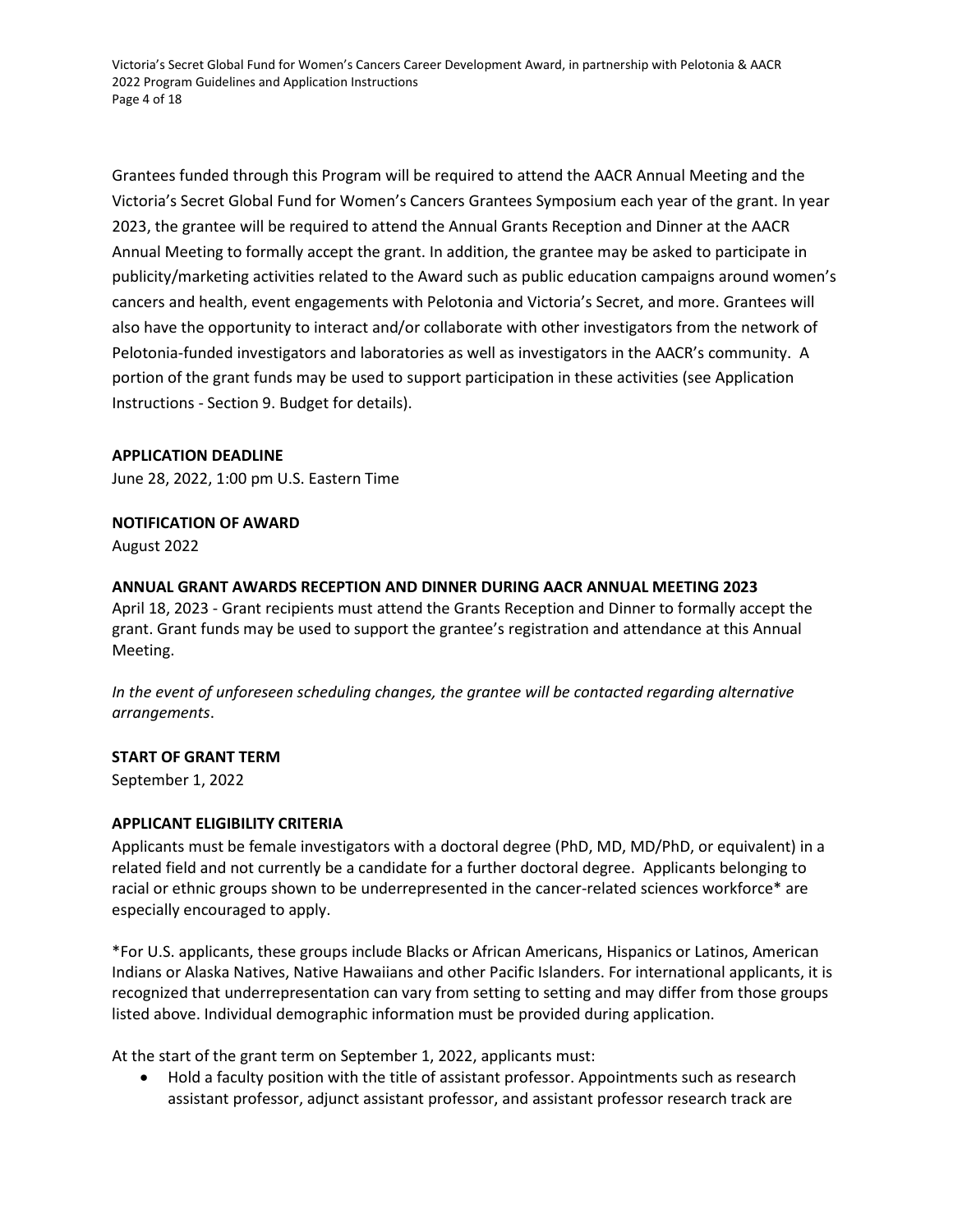Victoria's Secret Global Fund for Women's Cancers Career Development Award, in partnership with Pelotonia & AACR 2022 Program Guidelines and Application Instructions Page 5 of 18

eligible. Applicants that have progressed to associate professor or equivalent appointments are not eligible.

- $\circ$  If eligibility is based on a future position, the position must be confirmed at the time of application and CANNOT be contingent upon receiving this grant.
- $\circ$  If the future position is at a different institution than the applicant's current institution, the applicant must contact the AACR's Scientific Review and Grants Administration Department (the AACR's SRGA) a[t grants@aacr.org](mailto:grants@aacr.org) **before** submitting their application for information on additional verification materials/signatures that may be required.
- Have completed their most recent doctoral degree **within the past 11 years** (*i.e., degree cannot have been conferred before September 1, 2011; the formal date of receipt of doctoral degree is the date the degree was conferred, as indicated on their diploma and/or transcript*).
	- $\circ$  Applicants with a medical degree must have completed their most recent doctoral degree or medical residency (or equivalent) - **whichever date is later** - within the past 11 years.
- Must devote at least 75% of their total effort to research in breast or a gynecologic cancer.
- Have independent laboratory space as confirmed by their institution.
- Work at an academic, medical, or research institution anywhere in the world.
	- o There are no citizenship or geographic requirements. However, by submitting an application for this grant, an applicant applying from an institution located in a country in which they are not a citizen or permanent resident assures that the visa status will provide sufficient time to complete the project and grant term at the institution from which they applied.

An exception to the 11-year window may be granted for parental leave or other well-justified leave from research for pressing personal or family situations of generally less than 12 months' duration. Applicants whose experience exceeds the maximum of 11 years but who believe they are eligible (e.g., maternity/family leave) should contact the AACR's SRGA **before** submitting an application to verify their eligibility.

Applicants must be AACR members. Nonmembers interested in this grant opportunity must submit a satisfactory application for AACR Active membership by the application deadline. Nonmembers can apply for membership [online](https://myaacr.aacr.org/) or by submitting the [Official Membership Application Form](https://www.aacr.org/wp-content/uploads/2020/04/20_MemApp.pdf) to the AACR with the required documents. Please review the [Membership Categories](https://www.aacr.org/professionals/membership/become-a-member/membership-categories/) for the category that best fits your qualifications. Members can renew their membership throug[h myAACR t](https://myaacr.aacr.org/)o bring their membership current. You will need your logon (email address) and password to access the member portal. If you require assistance logging in, please contac[t myaacr@aacr.org.](mailto:myaacr@aacr.org) Lapsed members must be members in good standing by the application deadline and should contact the Membership Department at [membership@aacr.org](mailto:membership@aacr.org) for assistance.

Investigators may submit only **one** application for the Victoria's Secret Global Fund for Women's Cancers Career Development Award, in partnership with Pelotonia & AACR but may concurrently apply for other AACR grants. However, applicants are expected to accept the first grant they are awarded. Individuals may accept and hold only one AACR grant at a time.

N**o more than one** applicant will be awarded from the same institution.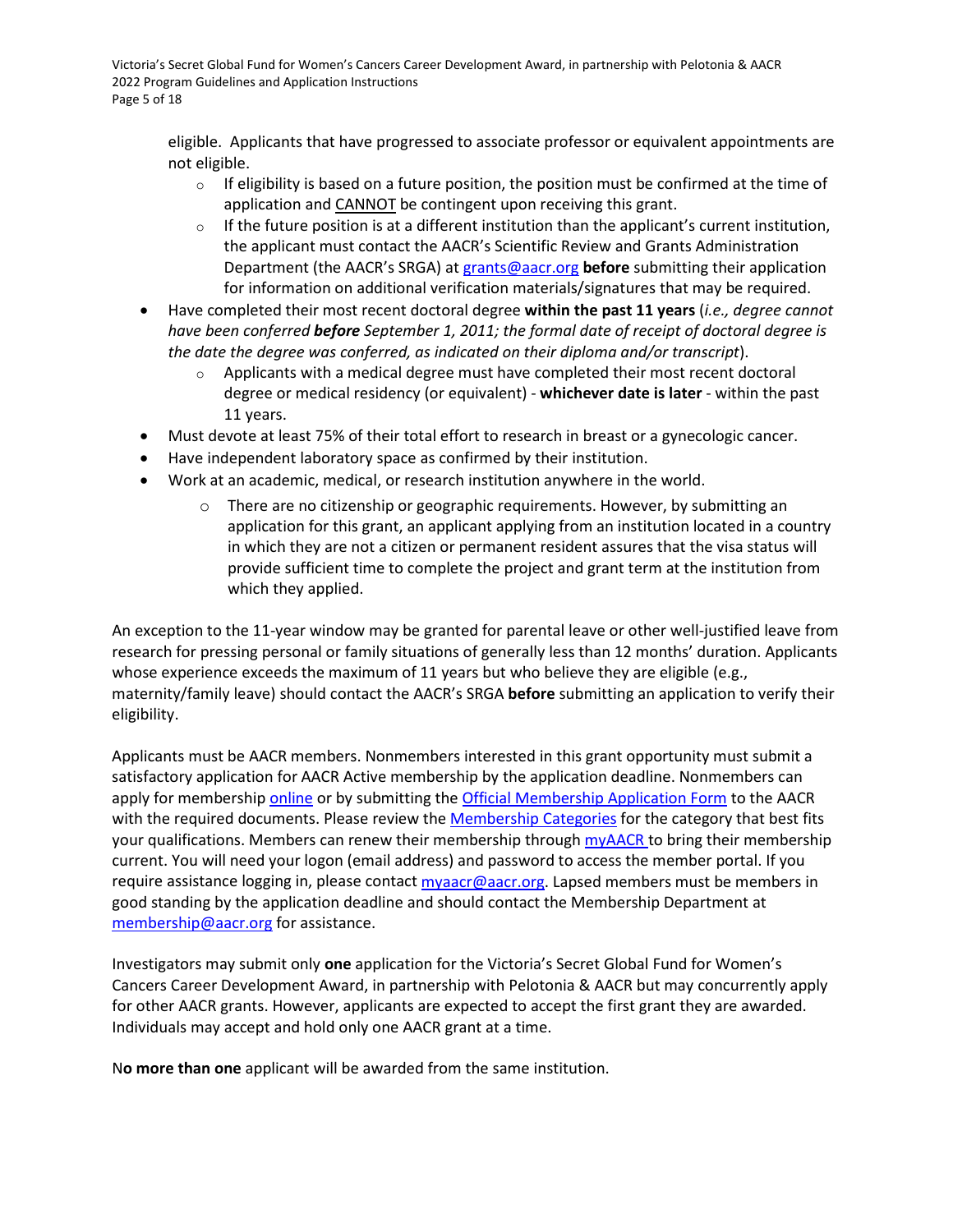Victoria's Secret Global Fund for Women's Cancers Career Development Award, in partnership with Pelotonia & AACR 2022 Program Guidelines and Application Instructions Page 6 of 18

Employees or subcontractors of a U.S. government entity or for-profit private industry are not eligible. Employees or subcontractors of a U.S. government entity or for-profit private industry may serve as Collaborators, but no grant funds may be directed towards these individuals.

Investigators who are currently, or have been, a Principal Investigator on a substantial independent research award (e.g., an NIH R01 award, DP2 award, DP5 award, MIRA award, or the equivalent) are **not** eligible.

Current AACR grantees may apply if their current grant ends before the start of the grant term of this funding opportunity i.e., September 1, 2022, and must be up to date with all reporting requirements to be considered eligible. Please contact the AACR's SRGA for confirmation before submitting an application.

Postdoctoral or clinical research fellows or the equivalent who are working under the auspices of a scientific mentor are not eligible to apply. Qualified fellows are invited to apply for an AACR Fellowship.

All applicants with questions about eligibility should contact the AACR's SRGA at [grants@aacr.org](mailto:grants@aacr.org) **before**  submitting an application.

# <span id="page-5-0"></span>**RESEARCH PROJECT CRITERIA**

Proposed projects may be in basic, translational, clinical, or population sciences related research and must have direct applicability and relevance to the understanding, prevention, interception, early detection, diagnosis, or treatment of breast or a gynecologic cancer. Proposals focused on research that aims to advance the science of cancer health disparities are especially encouraged.

# <span id="page-5-1"></span>**LETTERS OF REFERENCE**

Each applicant must have a letter of reference from a nominator accompany the online application. A nominator must be the applicant's department chair, division head, or dean. If the nominator is not an active, emeritus, or honorary member of the AACR, an additional letter of reference from an endorser who is an active, emeritus, or honorary member of the AACR must accompany the application. If the applicant's nominator is an AACR member, an additional letter of reference from an endorser will **not** be accepted. For applicants whose eligibility is based on a future position, the letter of reference must verify that the future position is confirmed, and the title of the new position and start date must be stated. Instructions for submitting letter(s) of reference are addressed in Section 7 of the Application Instructions.

# <span id="page-5-2"></span>**EVALUATION OF APPLICATIONS**

Applications are peer-reviewed by a Scientific Advisory Committee comprised of an international group of cancer researcher experts appointed by the AACR in collaboration with the Victoria's Secret Global Fund for Women's Cancers and Pelotonia.

The Committee will consider the following criteria when reviewing applications and determining funding decisions:

• *Investigator*. What training and experience does the applicant have to ensure successful implementation of the proposed project? Has the applicant demonstrated the capacity to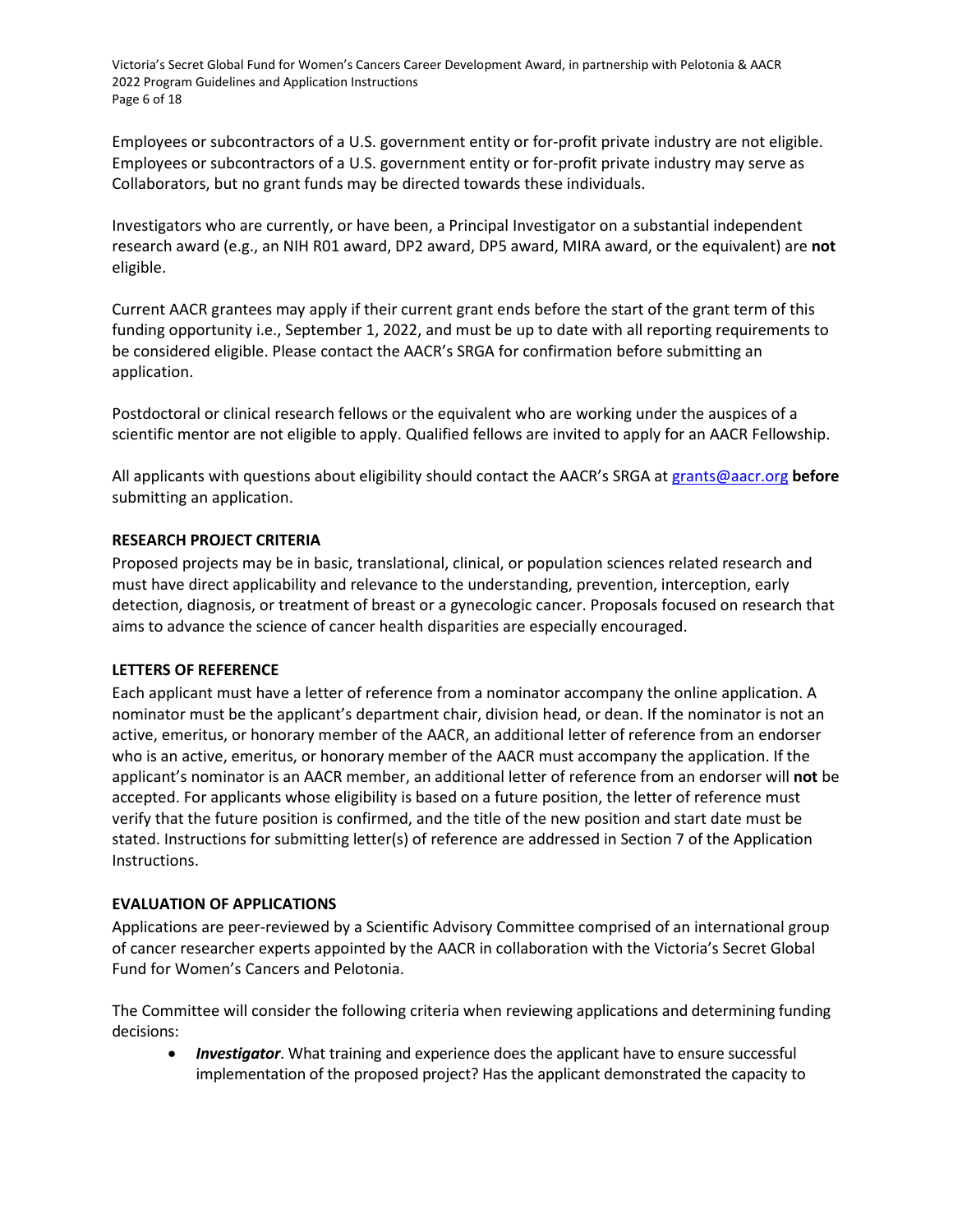Victoria's Secret Global Fund for Women's Cancers Career Development Award, in partnership with Pelotonia & AACR 2022 Program Guidelines and Application Instructions Page 7 of 18

> carry out independent research? Is there evidence that the applicant is developing a successful track record in the field or that they could make a career commitment to this field?

- *Significance.* Is the scientific and technical merit of the proposed project of significance? Is the proposed project of high quality, and what potential does it have to advance this field and benefit patients?
- *Approach.* Are the overall strategy, design, and methodology well-reasoned and appropriate to accomplish the specific aims of the project within the grant term? Are potential problems, alternative strategies, and benchmarks for success presented? Is the budget fully justified and reasonable in relation to the proposed project?
- *Institutional Environment.* What evidence is provided of institutional commitment for the scientific development of the applicant? What support, equipment, and resources will be available to the applicant and are they adequate for successful completion of the proposed project?

The Committee will consider each year's applicants independently, without regard to the topics covered in previously funded proposals or to the institutions of the previous grantees.

# <span id="page-6-0"></span>**TOBACCO INDUSTRY FUNDING AND CONFLICTS OF INTEREST STATEMENT**

Scientific investigators or health professionals who are funded by the tobacco industry for any research project are not eligible for any AACR grant. Grantees who accept funding from the tobacco industry for any research project during the term of an AACR grant must inform the AACR of such funding, whereupon the AACR grant will immediately be terminated.

Tobacco industry funding is defined for purposes of AACR grant applicants and recipients as money provided or used for all or any of the costs of any research project, including personnel, consumables, equipment, buildings, travel, meetings and conferences, and operating costs for laboratories and offices.

It is not defined as money provided or used for meetings or conferences that don't relate to any particular research projects.

Tobacco industry funding includes: funds from a company that is engaged in or has affiliates engaged in the manufacture of tobacco produced for human use; funds in the name of a tobacco brand, whether or not the brand name is used solely for tobacco products; funds from a body set up by the tobacco industry or by one or more companies engaged in the manufacture of tobacco products.

The following do not constitute tobacco industry funding for the purposes of this policy:

- Legacies from tobacco industry investments (unless the names of a tobacco company or cigarette brand are associated with them)
- Funding from a trust or foundation established with assets related to the tobacco industry but no longer having any connection with the tobacco industry even though it may bear a name that (for historical reasons) is associated with the tobacco industry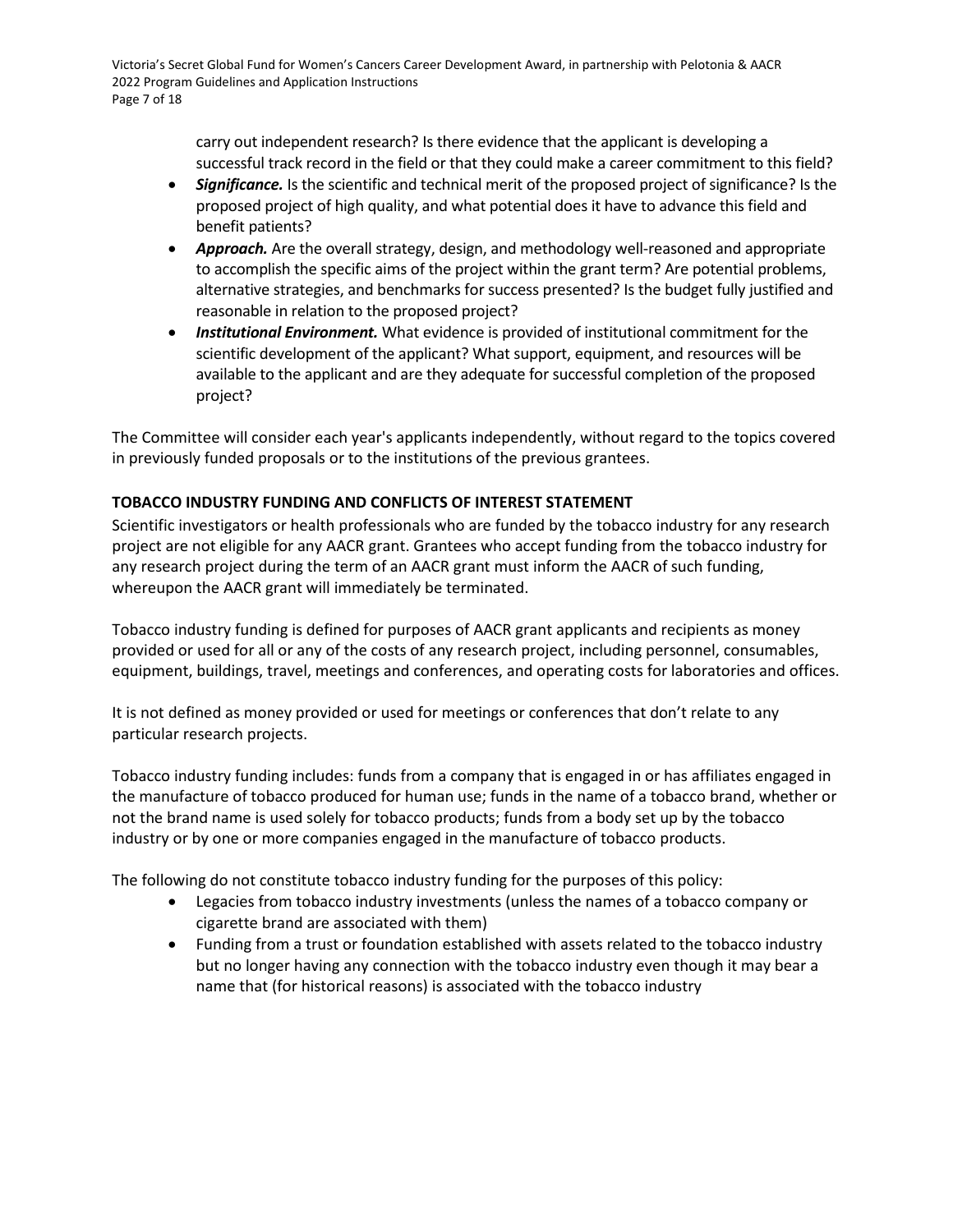Victoria's Secret Global Fund for Women's Cancers Career Development Award, in partnership with Pelotonia & AACR 2022 Program Guidelines and Application Instructions Page 8 of 18

# **APPLICATION INSTRUCTIONS**

# <span id="page-7-0"></span>**APPLICATION PROCEDURES**

The AACR requires applicants to submit an online application by **1:00 p.m.** U.S. Eastern Time on **June 28,**  2022, using the ProposalCentral website a[t https://ProposalCentral.com.](https://proposalcentral.com/)

In order to submit a complete application, applicants need to enter information directly into the online application platform as well as upload a number of documents. The following instructions provide details about information that needs to be entered and the materials that need to be uploaded. The section numbering corresponds with the section number of the Application Instructions and the online ProposalCentral application.

| <b>Information to be Entered Directly into</b> | <b>Application Instructions Section</b> | <b>ProposalCentral Section</b> |
|------------------------------------------------|-----------------------------------------|--------------------------------|
| ProposalCentral                                |                                         |                                |
| Project Title and Acknowledgement of           | 1. Title Page                           | 1) Title Page                  |
| Reading the Terms and Conditions               |                                         |                                |
| Applicant Information                          | 4. Applicant                            | 4) Applicant                   |
| Institution and Contact Information            | 5. Institution & Contacts               | 5) Institution & Contacts      |
| Collaborator Information (if applicable)       | 6. Collaborators                        | 6) Collaborators               |
| Lay Abstract                                   | 8. Lay Abstract                         | 8) Lay Abstract                |
| <b>Scientific Abstract</b>                     | 9. Scientific Abstract                  | 8) Scientific Abstract         |
| <b>Budget</b>                                  | 10. Budget                              | 9) Budget                      |
| <b>Organizational Assurances</b>               | 11. Organizational Assurances           | 10) Organizational Assurances  |

| <b>Templates</b>                     | <b>Application Instructions Section</b> | <b>ProposalCentral Section</b> |
|--------------------------------------|-----------------------------------------|--------------------------------|
| Research Project Proposal Template   | 12.A. Application Documents             | 11) Application Documents      |
| Secured Other Support Template       | 12.B. Application Documents             | 11) Application Documents      |
| Pending Other Support Template       | 12.C. Application Documents             | 11) Application Documents      |
| <b>Budget Justification Template</b> | 12.D. Application Documents             | 11) Application Documents      |
| Project Milestones Template          | 12.E. Application Documents             | 11) Application Documents      |

| <b>Additional Materials</b>                | <b>Application Instructions Section</b> | <b>ProposalCentral Section</b> |
|--------------------------------------------|-----------------------------------------|--------------------------------|
| Letter(s) of Reference (uploaded by        | 7. Letter(s) of Reference.              | 7) Letters of Reference        |
| Nominator and Endorser [if necessary])     |                                         |                                |
| Applicant's Biographical Sketch            | 12.F. Application Documents             | 11) Application Documents      |
| Collaborator Biographical Sketch(es) (if   | 12.G. Application Documents             | 11) Application Documents      |
| applicable)                                |                                         |                                |
| Letter(s) of Collaboration (if applicable) | 12.H. Application Documents             | 11) Application Documents      |
| Supporting Documentation (if applicable)   | 12.I. Application Documents             | 11) Application Documents      |

| <b>Required Signatures</b>          | <b>Application Instructions Section</b> | <b>ProposalCentral Section</b> |
|-------------------------------------|-----------------------------------------|--------------------------------|
| Applicant Checklist (if applicable) | 12.J. Application Documents             | 11) Application Documents      |
| Application Signature Page          | 12.K. Application Documents             | 13) Signature Page(s)          |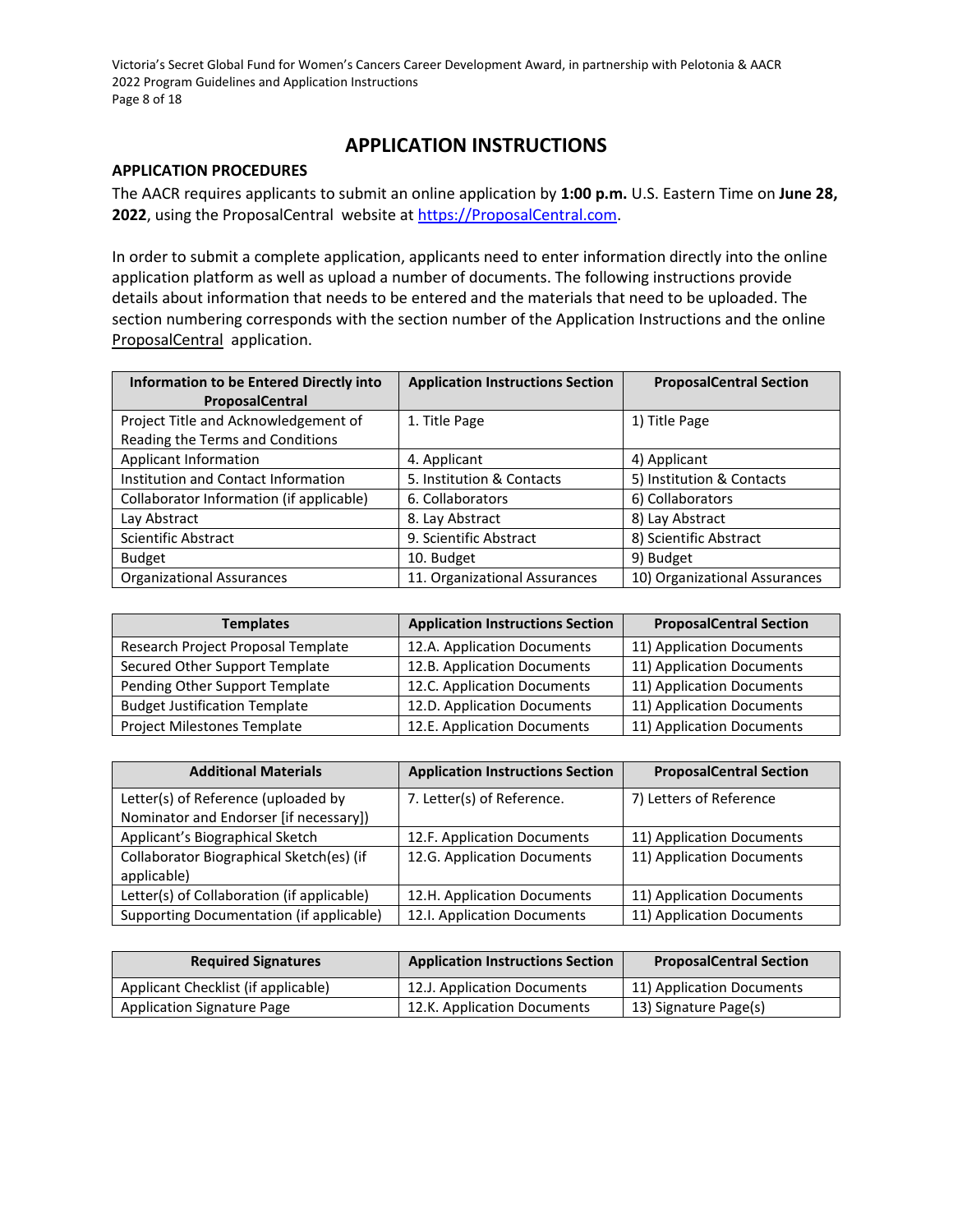Victoria's Secret Global Fund for Women's Cancers Career Development Award, in partnership with Pelotonia & AACR 2022 Program Guidelines and Application Instructions Page 9 of 18

# <span id="page-8-0"></span>**GETTING STARTED IN ProposalCentral**

If you are a new user of ProposalCentral, click the orange "CREATE ONE NOW!" button and complete the registration process. After logging in, complete your Professional Profile (green tab) before starting an application.

If you are already registered with ProposalCentral, access the site and log in with your Username and Password. If you have forgotten your login information, click on the "Forgot Your Username/Password?" link.

To start an application, select the "Grant Opportunities" tab (gray tab). A list of applications will be displayed. The list of applications can be filtered for just this organization by clicking "Filter List by Grant Maker" at the top and selecting "American Association for Cancer Research" in the drop-down menu. Find the "**Victoria's Secret Global Fund for Women's Cancers Career Development Award, in partnership with Pelotonia & AACR**" and click the blue "Apply Now" button in the "Apply" column.

If you have any difficulties registering, logging in, or creating your application, contact ProposalCentral Customer Support at: 800-875-2562 (Toll-free U.S. and Canada), +1-703-964-5840 (Direct Dial International), or by email a[t pcsupport@altum.com.](mailto:pcsupport@altum.com) See the ProposalCentral [FAQ](https://proposalcentral.com/FAQ/FrequentlyAskedQuestions.asp) section, for additional information.

# <span id="page-8-1"></span>**APPLICATION FORMAT**

The following information is required to submit a complete application. Numbers correspond to the application sections found on the left side of the **ProposalCentral** website.

**1. TITLE PAGE.** Enter the title of the research project. The title is limited to no more than 75 characters (including spaces). Do not use abbreviations. A project title must be entered **and saved** before additional sections may be accessed.

**Terms and Conditions of the Grant**. In order to ensure that the applicant is informed of the terms and conditions of the grant should they be selected as a recipient, applicant must acknowledge that they have read the Terms and Conditions and have shared them with their institution by typing in their name and date in the box provided.

The terms and conditions of this grant may be modified or amended by the AACR prior to execution of the Grant Agreement. In addition, the grant recipient's Institution may only request revisions to sections VII.F.; XII.; XIII.F.; and XIV.A. of the Grant Agreement prior to execution. Only in special circumstances will revisions be considered to sections other than those noted above.

**2. DOWNLOAD TEMPLATES & INSTRUCTIONS.** The Program Guidelines and Application Instructions document, Terms and Conditions, Applicant Checklist, and all templates can be downloaded from this page.

See Section 11 of the Application Instructions for how to complete and upload the templates. This application also requires additional attachments for which a template is not provided (Applicant's Biographical Sketch, Biographical Sketch(es) of Collaborator(s) [if applicable], Letter(s) of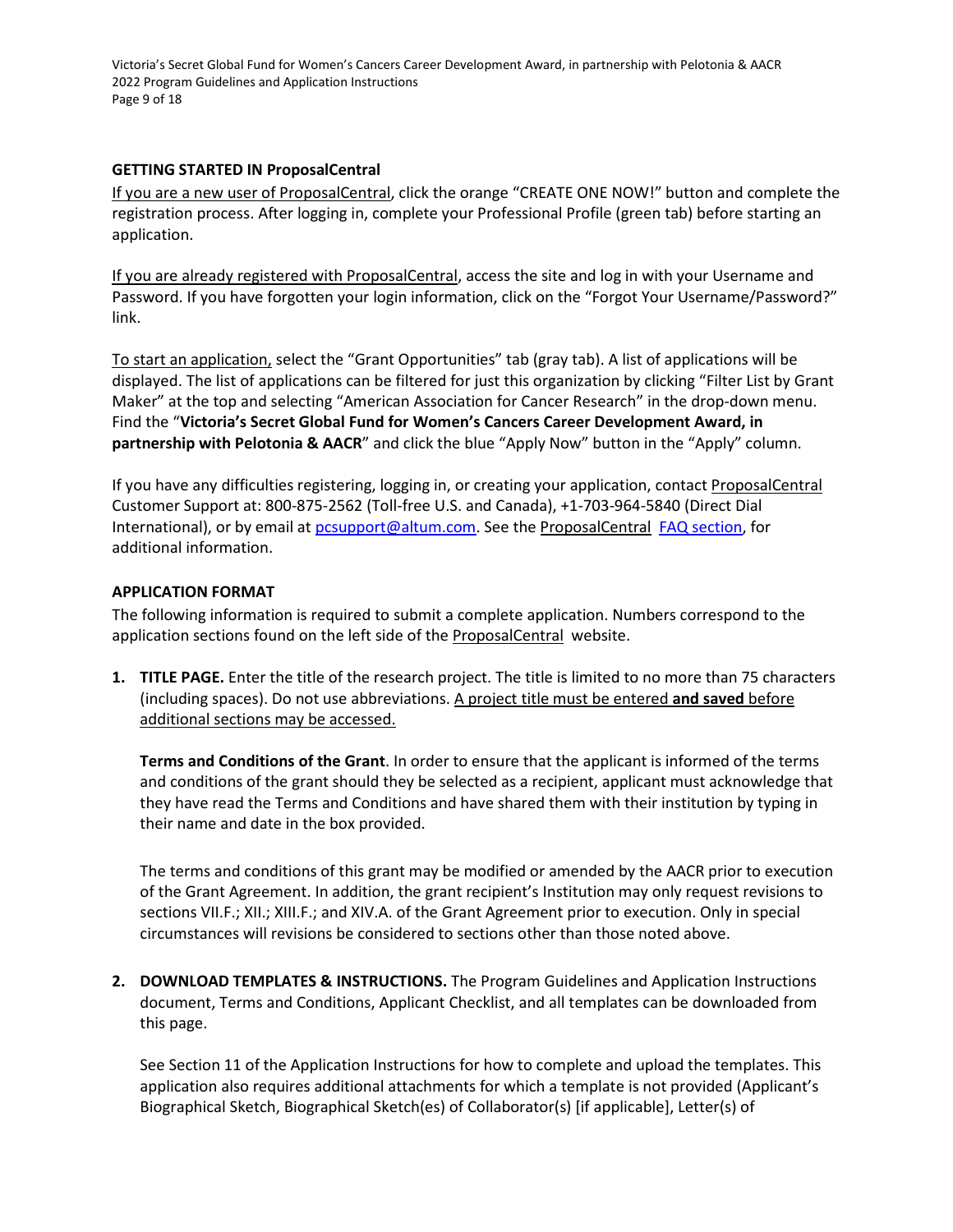Victoria's Secret Global Fund for Women's Cancers Career Development Award, in partnership with Pelotonia & AACR 2022 Program Guidelines and Application Instructions Page 10 of 18

Collaboration [if applicable], and Supporting Documentation [if applicable]).

- **3. ENABLE OTHER USERS TO ACCESS THIS PROPOSAL.** Optional.
- **4. APPLICANT.** Enter information for the applicant. Applicants must include their contact information, including e-mail address, phone number, mailing address, and AACR membership information.

Applicants are strongly encouraged to have an ORCID iD and include this identifier with their application.

- **5. INSTITUTION & CONTACTS.** Enter information regarding the applicant's institution, nominator, endorser (if applicable), and signing official.
- **6. COLLABORATORS.** Optional. Enter information for your collaborators (if applicable). Collaborators are independent researchers who have an integral role on the proposed project and are **NOT** required to be female. Do not enter information for fellows or research assistants working on the proposed project as they are not considered collaborators. While collaborators are allowable, note that co-Principal Investigators are **NOT** permitted.
- **7. LETTER(S) OF REFERENCE.** Enter the e-mail address of the nominator submitting a letter of reference. Enter the e-mail address again to confirm and click the "Add" icon. If the nominator's email address is in the ProposalCentral system, you will be prompted to "Send E-mail" to the nominator. **The e-mail will contain instructions and a link to upload the letter of reference directly to the application**. If the nominator's e-mail address is not in the ProposalCentral system, you will be prompted for the nominator's first and last name before being prompted to "Send E-mail."

If the nominator is not an active, emeritus, or honorary member of the AACR, repeat the steps above to send a letter of reference request to an endorser who is an active, emeritus, or honorary member of the AACR. If the nominator is an AACR member, an additional letter of reference from an endorser will **not** be accepted.

The letter(s) of reference are uploaded directly from the nominator and endorser (if necessary) to the ProposalCentral application. Applications cannot be submitted without a Letter of Reference. Applicants can view letter submission status in Section 7 of the online application.

**8. LAY ABSTRACT**. Limited to 3,000 characters (including spaces), which provides a clear, concise, and comprehensive overview of the proposed research project in language suitable for a non-scientific audience of cancer survivors. Describe the purpose of the study, and how the project will contribute to the field of breast or gynecologic cancer research. Do not use abbreviations unless absolutely necessary.

If funded, this Lay Abstract will become public information; therefore, do not include proprietary and/or confidential information.

**9. SCIENTIFIC ABSTRACT.** The abstract is limited to 3,000 characters (including spaces) and should provide brief summary of the proposed project.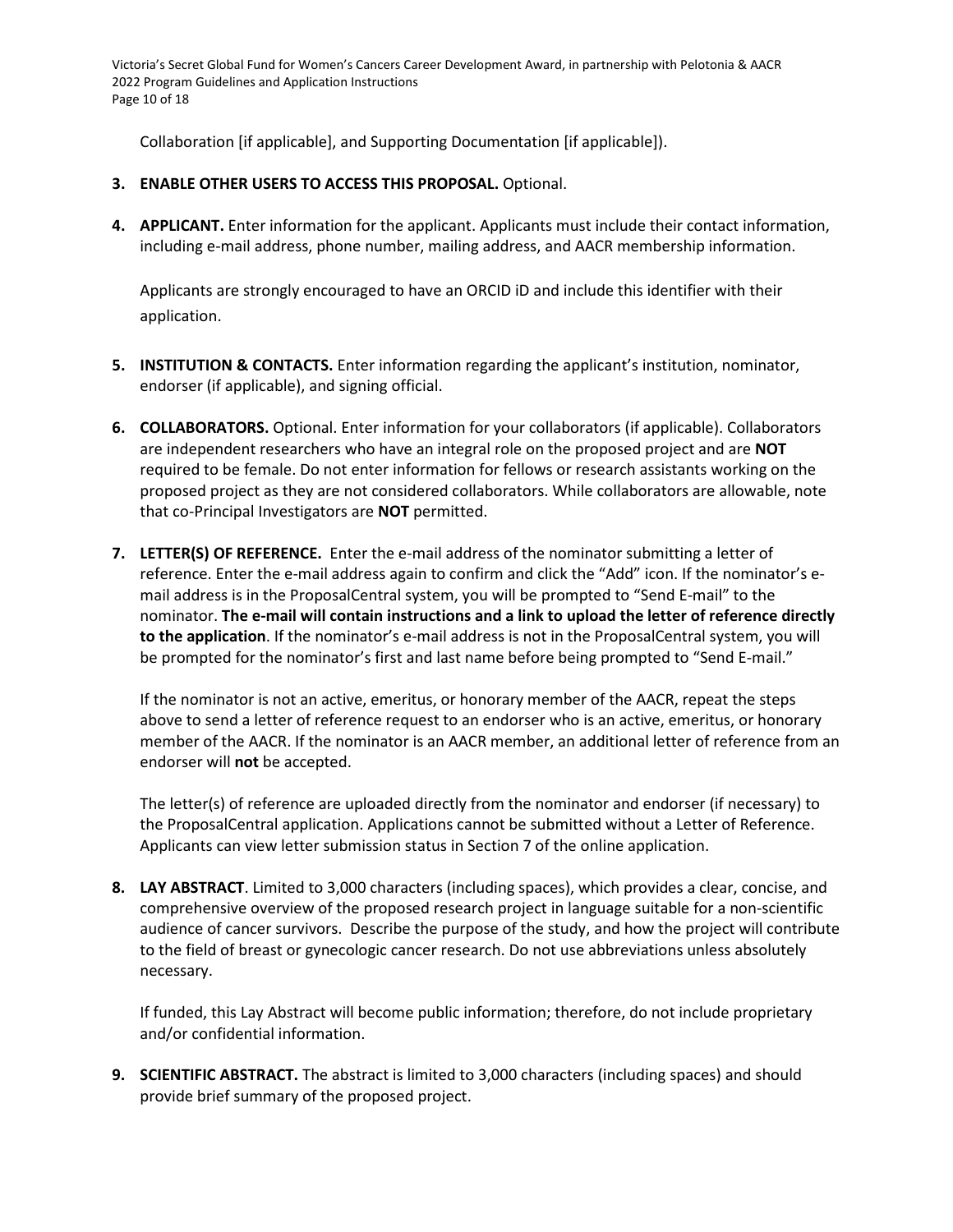Victoria's Secret Global Fund for Women's Cancers Career Development Award, in partnership with Pelotonia & AACR 2022 Program Guidelines and Application Instructions Page 11 of 18

If funded, this Abstract will become public information; therefore, do not include proprietary and/or confidential information.

From the lists provided, select the research areas that are most applicable to this project (*select no more than two*), select the tumor site that is most applicable to this project (*select no more than one*), and indicate how you found out about this grant opportunity.

**10. BUDGET.** Enter expenses for the term of the grant. Applicants must submit a budget in the amount of \$206,000, which may include the salary and benefits of the grant recipient, postdoctoral or clinical research fellows, graduate students (including tuition costs associated with graduate students' education and training), research assistants, or collaborators; research/laboratory supplies, equipment, publication charges for manuscripts that pertain directly to the funded project, and other research expenses. The percentage of salary requested may not exceed the percent effort of the applicant. Budget requests for equipment that exceed 10% of the total budget must be accompanied by a detailed justification.

Up to \$3,000 per year and up to \$6000 over the two-year grant term may be used for expenses related to attendance (i.e., registration, housing, travel, and subsistence expenses) at any scientific meetings or conferences applicable to the research project. The grantee **must** attend the AACR Annual Meeting and Victoria Secret's Global Fund for Women's Cancers Grantee Symposium each year of the grant. In 2023, the grantee must attend the annual Grants Reception and Dinner during the AACR Annual Meeting to formally accept the grant. In addition, the grantee may be asked to participate in publicity/marketing activities related to the Award such as public education campaigns around women's cancers and health, event engagements with Pelotonia and Victoria's Secret, and more. Travel funds may be used for eligible expenses for the grantee **ONLY**. No more than \$2,500 may be used to support the grantee's attendance at any *individual* meeting or conference (\$2,000 for the AACR Annual Meeting ONLY).

Indirect costs, attendance (other than to the specific events noted above), professional membership dues, and any other research-related expenses not directly related to this project are **not** allowable expenses. For the purposes of this grant, any general office supplies or individual institutional administrative charges (e.g., telephone, other electronic communication, utilities, IT network, etc.) are considered to be part of indirect and are **not** allowable budget line items. In addition, no grant funds may be directed towards salary or benefits of any individuals from a U.S. government entity or for-profit industry, nor for any research expenses related to the project that are incurred by these individuals.

**A detailed budget justification explaining the allocation of the grant funds must accompany the application.** See Section 12.D. for Budget Justification template instructions.

**11. ORGANIZATIONAL ASSURANCES.** Select the appropriate assurances options for your proposed research and complete the Approved or Pending Date field as appropriate (i.e., mm/dd/yyyy, N/A, or None). The assurances/certifications are made and verified by the signature of the institutional official signing the application. If a grant is awarded, IRB and/or IACUC approval (if applicable) must be submitted in writing to the AACR's SRGA.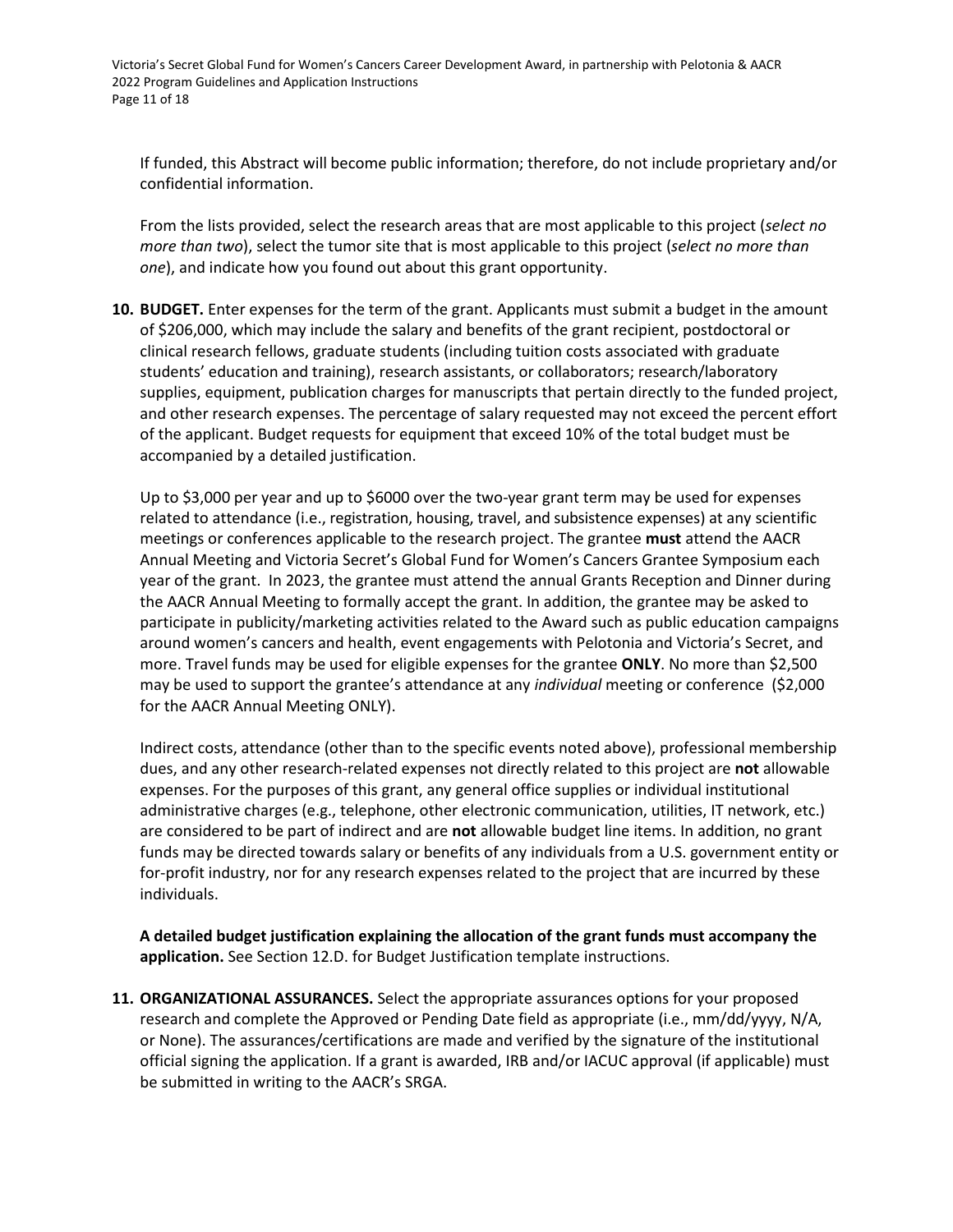Victoria's Secret Global Fund for Women's Cancers Career Development Award, in partnership with Pelotonia & AACR 2022 Program Guidelines and Application Instructions Page 12 of 18

# **12. APPLICATION DOCUMENTS.**

*Formatting Instructions.* Applicants must adhere to the following instructions in completing the templates. Failure to observe type size specifications and page limits will result in the return of the application without review.

- Type size. Must use 12-point Times New Roman for the text, and no smaller than 9-point type for figures, legends, and tables.
- Single-spaced text. Single-spacing is acceptable, and space between paragraphs is recommended.
- Margins. The page margins must be no less than 0.75 inches on each side.
- Page numbering. The Proposal Narrative must be numbered consecutively; do not use section designations such as "3A" or "3B".
- Tips and techniques for inserting images in documents.
	- $\circ$  Reduce the file size of documents with images by "inserting" the image (as opposed to "cutting" and "pasting"). Save graphical images as JPG or GIF files. Insert the image into the document by selecting "Insert – Picture – From File" from the MS Word menu.
	- $\circ$  Insert only GIF or JPG graphic files as images in your Word document. Other graphical file formats are either very large or difficult to manipulate in the document.
	- o Do not insert Quick Time or TIFF objects into your document.
	- o Anchor the images you embed in your document.
	- $\circ$  Once you have anchored the inserted image, you can format text to wrap around the image.
	- o Do not edit your images in Word. Use a graphics program.
	- $\circ$  Do not embed your images in tables, text boxes, and other form elements.
	- $\circ$  Do not add annotations over the images in Word. Add annotations to the images in a graphics program.

# **When a template is provided, the template MUST be used. Prepare and upload the following documents into your application in portable document format (PDF):**

- **A. Research Project Proposal.** *Applicants are required to use the template available from the ProposalCentral website. The information must be presented in this order:*
	- **I. Contents Page.** Complete the Table of Contents by indicating the appropriate page numbers for each section. The Table of Contents page must not exceed one page.
	- **II. Proposal Narrative.** Limited to six pages, including figures and tables. The Contents Page, Lay Abstract, Facilities, and References sections do not count against this page limit. The Proposal Narrative must be presented in this order and should include these subheadings: (A) Title of Research Project; (B) Introductory Statement, Background, Preliminary Data, and Rationale; (C) Specific Aims; (D) Research Design and Methods\*; and (E) Significance and Statement of Relevance.

**\*Note that the AACR strongly encourages the authentication of cell lines intended for use in the proposed research project.** If use of cell lines is proposed, it is encouraged that information related to cell line authentication is included in the Research Design and Methods section of the proposal. For a list of cell line authentication services, please visit: <http://aacrjournals.org/content/cell-line-authentication-information>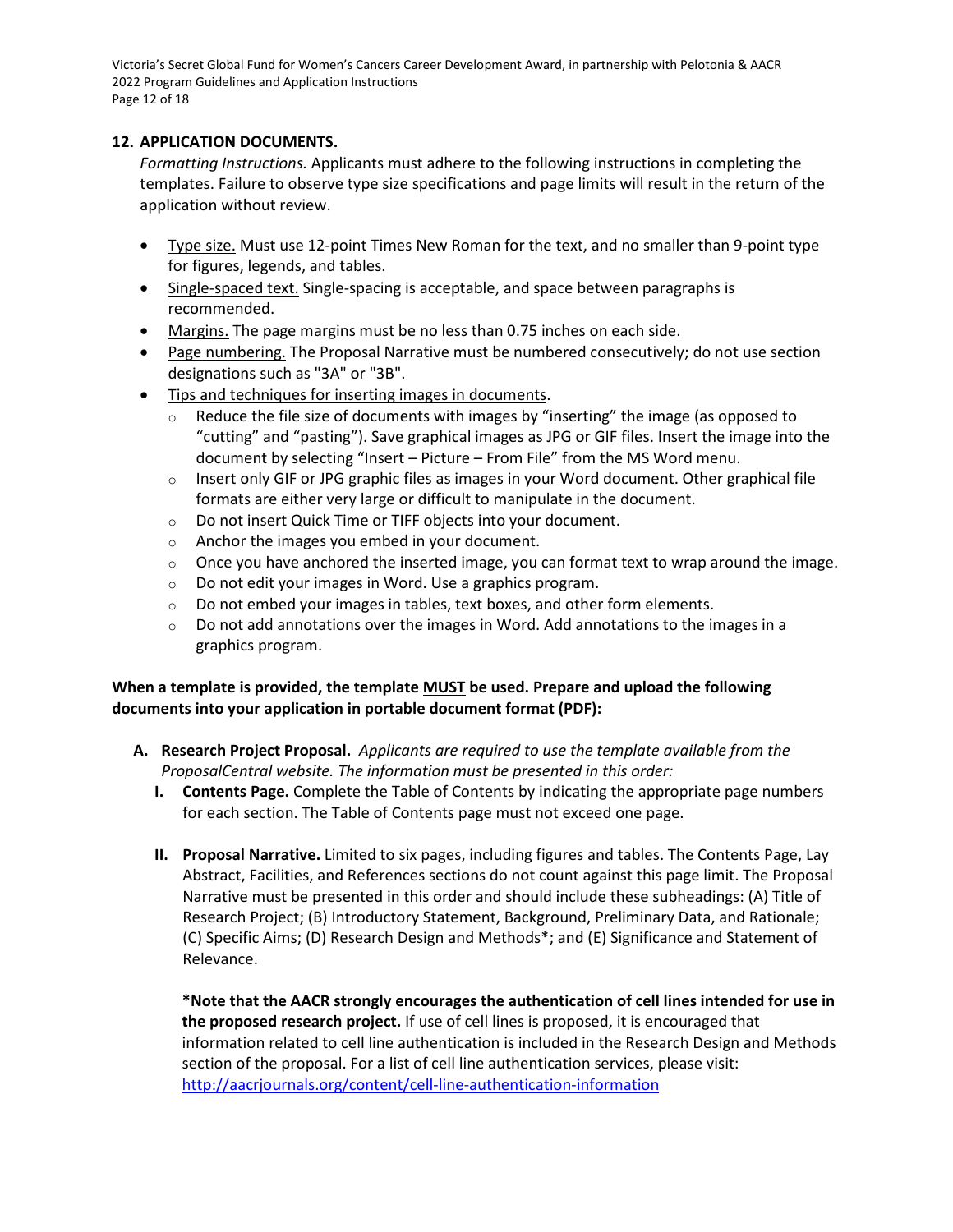Victoria's Secret Global Fund for Women's Cancers Career Development Award, in partnership with Pelotonia & AACR 2022 Program Guidelines and Application Instructions Page 13 of 18

- **III. Facilities.** Limited to two pages. Please provide a description of the research facilities, resources, and equipment that are available to the applicant and that will allow successful implementation of the proposed research program.
- **IV. References.** Limited to three pages. AACR reference style follows that of the *[Uniform](https://www.nlm.nih.gov/bsd/uniform_requirements.html)  [Requirements for Manuscripts Submitted to Biomedical Journals](https://www.nlm.nih.gov/bsd/uniform_requirements.html)*. Note that the *Uniform Requirements* specify that for articles with more than six authors, the names of the first six authors must be listed, followed by "et al." For articles with six or fewer authors, all authors should be listed.
- **B. Secured Other Support.** *Applicants are required to use the template available from the ProposalCentral website.* In the table provided, list all **existing** support (institutional, federal, etc.) that has been **secured** and will be used in whole or in part by the applicant during the term of this grant (September 1, 2022 – August 31, 2024). Only funding sources that will provide support specifically for the applicant should be listed, which includes grants for which the applicant is not the Principal Investigator. This may include support for different projects. For each grant or funding source, please provide:
	- Name of Principal Investigator
	- Name of Grant/Funding Source
	- Funding Agency
	- Grant Term
	- Amount of Funding
	- Percent Effort of Applicant
	- Title of Project
	- List of Specific Aims as Stated in Grant Proposal (summaries will NOT be accepted)
- **C. Pending Other Support.** *Applicants are required to use the template available from the ProposalCentral website.* In the table provided, list all **pending** support (institutional, federal, etc.) that will, **if secured**, be used in whole or in part by the applicant during the term of this grant (September 1, 2022 – August 31, 2024). Only funding sources that will provide support specifically for the applicant should be listed, which includes grants for which the applicant is not the Principal Investigator. This may include support for different projects. For each pending grant or funding source, please provide:
	- Name of Principal Investigator
	- Name of Grant/Funding Source
	- Funding Agency
	- Grant Term
	- Amount of Funding
	- Percent Effort of Applicant
	- Title of Project
	- List of Specific Aims as Stated in Grant Proposal (summaries will NOT be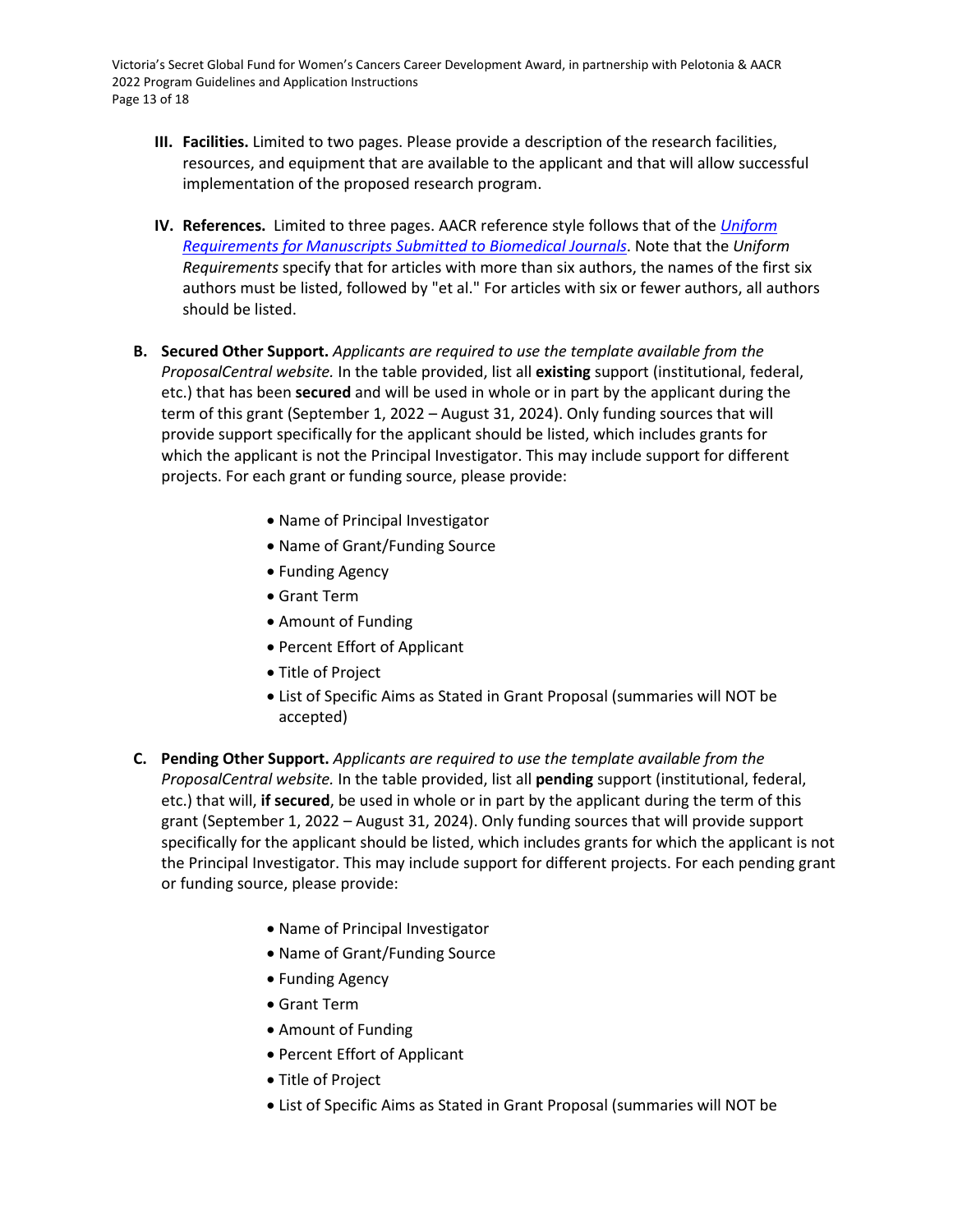Victoria's Secret Global Fund for Women's Cancers Career Development Award, in partnership with Pelotonia & AACR 2022 Program Guidelines and Application Instructions Page 14 of 18

# accepted)

**NOTE:** If at any time prior to selection and notification an applicant is awarded any funding that may overlap with the **Victoria's Secret Global Fund for Women's Cancers Career Development Award, in partnership with Pelotonia & AACR**, the applicant must notify the AACR immediately.

**D. Budget Justification**. *Applicants are required to use the template available from the ProposalCentral website.* Limited to three pages. Applicants must submit a budget in the amount of \$206,000 over two years. Applicant must indicate the percentage of time to be spent on this project. Applicant must also indicate their salary and, if any part of their salary is requested, the percentage of salary requested may not exceed the percent effort the applicant will dedicate to the project. In addition, identify by name and title of any additional personnel, and their specific responsibilities, during each year of the proposed project; research/laboratory supplies, equipment, attendance at the specific events described in Section 9 above, publication charges for manuscripts that pertain directly to the funded project, and other research expenses (See Terms and Conditions of the grant for information on publishing in AACR journals). Note if individual is a postdoctoral or clinical research fellow. For positions that are not yet filled, indicate "**TBD**" in the name field.

Detailed justification is required for budget request for equipment that exceeds 10% of the total budget. Attendance expenditures cannot exceed \$2,500 per meeting (\$2,000 for attendance to the AACR Annual Meeting **ONLY)**. Attendance funds are for the grantee **ONLY**.

- **E. Project Milestones.** *Complete only Column A of the Milestones Template available from the ProposalCentral website.* The Milestones Template is meant to list the various steps necessary to complete your research goals and the estimated time it will take to complete each step. Please list your name and the specific aims for the proposed project at the top of the template. Underneath each time period, identify the steps that will be needed to accomplish the aim(s) in that time period. For each step, note the corresponding aim in parentheses. Rows may be added/deleted to the template as needed. For the purposes of submitting the template with your application, **only the information requested above inputted into Column A is needed**. Reporting progress towards milestones further using this template will be incorporated into the annual reporting requirements for the project if funded.
- **F. Applicant's Biographical Sketch.** The biographical sketch must be in English. The NIH Biographical Sketch Form [OMB No. 0925-0001 and 0925-0002 (Rev. 3/2020 Approved Through 2/28/2023)] should be used.
- **G. Biographical Sketch(es) of Collaborator(s).** Submit a biographical sketch for every collaborator listed in Section 6. The biographical sketch must be in English. The NIH Biographical Sketch Form [OMB No. 0925-0001 and 0925-0002 (Rev. 3/2020 Approved Through 2/28/2023)] should be used.
- **H. Letter(s) of Collaboration.** A Letter of Collaboration must be uploaded for every collaborator listed in Section 6. The letter should confirm the scope of the collaborators' involvement in the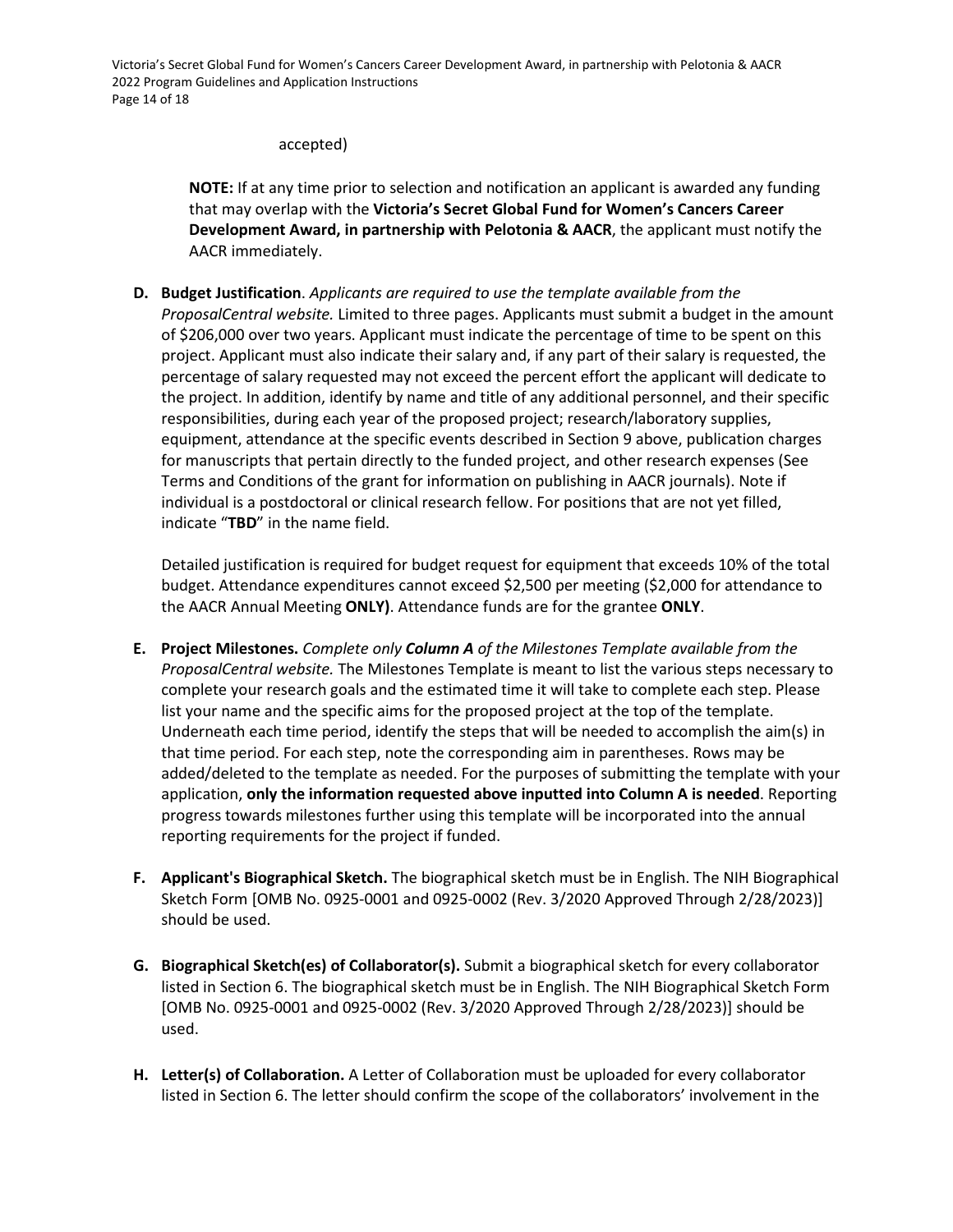Victoria's Secret Global Fund for Women's Cancers Career Development Award, in partnership with Pelotonia & AACR 2022 Program Guidelines and Application Instructions Page 15 of 18

proposed research.

**I. Supporting Documentation.** An example of acceptable supporting documentation is a letter of commitment from a clinician, drug manufacturer, or any individual/organization providing data or materials necessary for the proposed research. Supporting Documentation should state a commitment to provide stated data/materials or confirm applicant's access to said data/materials. Supporting Documentation should be included only to provide information on the ability to provide for a research need, and should not comment on the applicant, or research environment. **Any documentation deemed by the AACR's SRGA to be an additional letter of reference for the applicant is not considered supporting documentation and will be removed from the application**. Each supporting document is limited to one page and must be presented on the appropriate institutional or company letterhead.

There is no limit to the number of supporting documents that may be provided, however, documents that do not satisfactorily meet the description of supporting documentation provided above, or uploads such as tables, charts, articles, and other inappropriate additional materials will be removed.

**J. Applicant Checklist.** This checklist is required to ensure applicant's **eligibility**. The **signed** Applicant Checklist must be uploaded to the online application in the Application Documents section. Electronic/digital signatures are permitted. These signatures transmitted by electronic means shall have the same force and effect as original signatures.

The **signed Applicant Checklist** must be uploaded to your online application in the Application Documents section.

**K. Signed Signature Page.** In order to ensure that the applicant, nominator, and institution have approved the application, applicants must obtain all required signatures on page one of the Signature Pages. Electronic/digital signatures are permitted. These signatures transmitted by electronic means shall have the same force and effect as original signatures. Downloading the Signature Page(s) is described in Section 13 below.

The **signed Signature Page** (with signatures from the applicant, nominator, and institution's signing official) must be uploaded to your online application in the Application Documents section.

**Uploading the attachments into your application.** Once you have converted your attachments to PDF files, the next step is to upload the files to your online application. *Only PDF attachments are permitted for this application submission.*

- Open your online application and go to the section for attaching files. Click the blue "Attach Files" button.
- Select the appropriate type of attachment from the drop-down list.
- Enter your own description of the file in the "Describe Attachment" field. Click on the "click here to browse" link to select the file from your computer or drag and drop.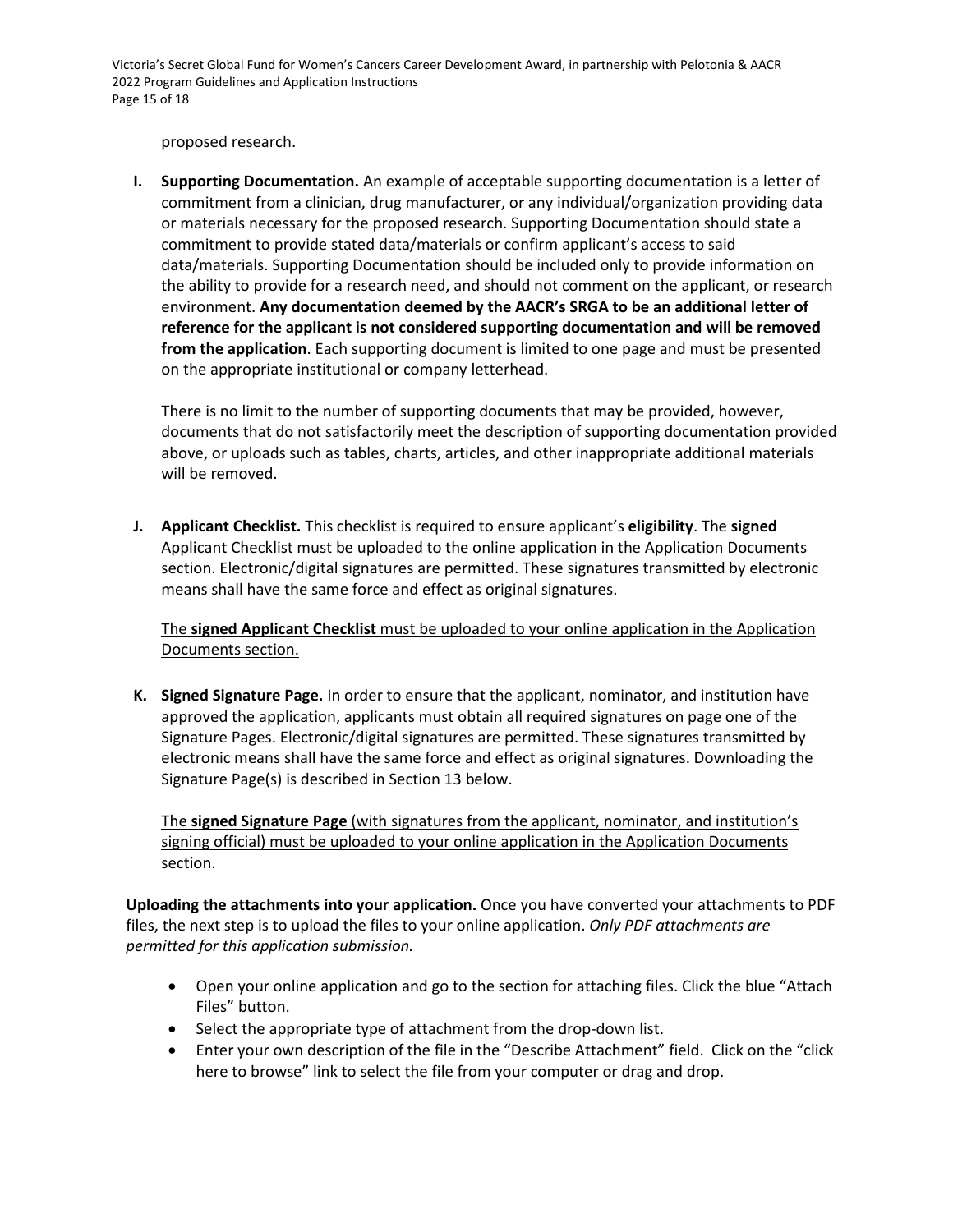Victoria's Secret Global Fund for Women's Cancers Career Development Award, in partnership with Pelotonia & AACR 2022 Program Guidelines and Application Instructions Page 16 of 18

• Click on the "Upload and Continue" button. You will get a confirmation message on your screen that the file was uploaded successfully. You will also see that your file is now listed in the "Current list of uploaded attachments" section of the screen. Clicking the "Back" or "Upload and Return" button allows you to go back to the main page of this section where the uploaded documents should now be listed. **Click the download icon next to the file name to open and view your uploaded documents.** To delete the file, click on the trashcan icon to the right under the "Delete" column.

In the section for attachments, all the required attachments are listed in the middle of the screen, just below where you upload your files. This list of required attachments helps you track completion and uploading of your required attachments. Once you upload a required attachment, that attachment type will be removed from the required list and will be displayed in the "Current list of uploaded attachments."

If you wish to modify the attached file, make the revisions to your *original* file on your computer, convert the file to PDF, and use the same process as above to attach the new file. **Delete any previously submitted versions of the file before submitting your application.**

# <span id="page-15-0"></span>**SUBMITTING COMPLETE APPLICATION**

- **13. PI DATA SHEET.** PI Demographics information comes from your Professional Profile. Please click Edit Professional Profile, then go to section 4, Personal Data for Applications, and enter your gender, race and ethnicity. Click Save and then return to proposal. This information will not be used as part of the review process.
- **14. SIGNATURE PAGE(S).** Use the "Print Signature Pages" button to download the Signature Pages. Signatures are only required on the first page. This page can be printed, original signatures obtained, and then uploaded to your online application **OR** electronic/digital signatures are permitted and shall have the same force and effect as original signatures. Do not upload the Application Contacts, Scientific Abstract, and Budget pages with the signed Signature Page.

**NOTE:** Data entered in the online application are automatically included in the Signature Pages. If information is missing in the Signature Pages, it could be because you have not entered the information in one of the online application sections **OR** the information is not required for this grant program. If the institution's Employer Identification Number (EIN) is not completed on the Signature Page, please request your institution to provide that information in their ProposalCentral profile.

While the "Print Signature Pages" option allows applicants to download the Signature Page, Application Contacts, Scientific Abstract, and Budget, the AACR **strongly encourages** applicants to also use the "Print Signature Pages with Attachments" option. This option can be used if your institution wishes to review the full application but also should be used by the applicant to ensure that the Scientific Abstract does not cut-off in this view and that your attachments were loaded properly. **The following application materials will not be present when using this option: Pending Other Support, Letter(s) of Reference, and the Signature Page containing the required signatures.** Absence of these materials should **not** be considered an error. If your institution requires all components of the application to review, the above documents need to be printed individually by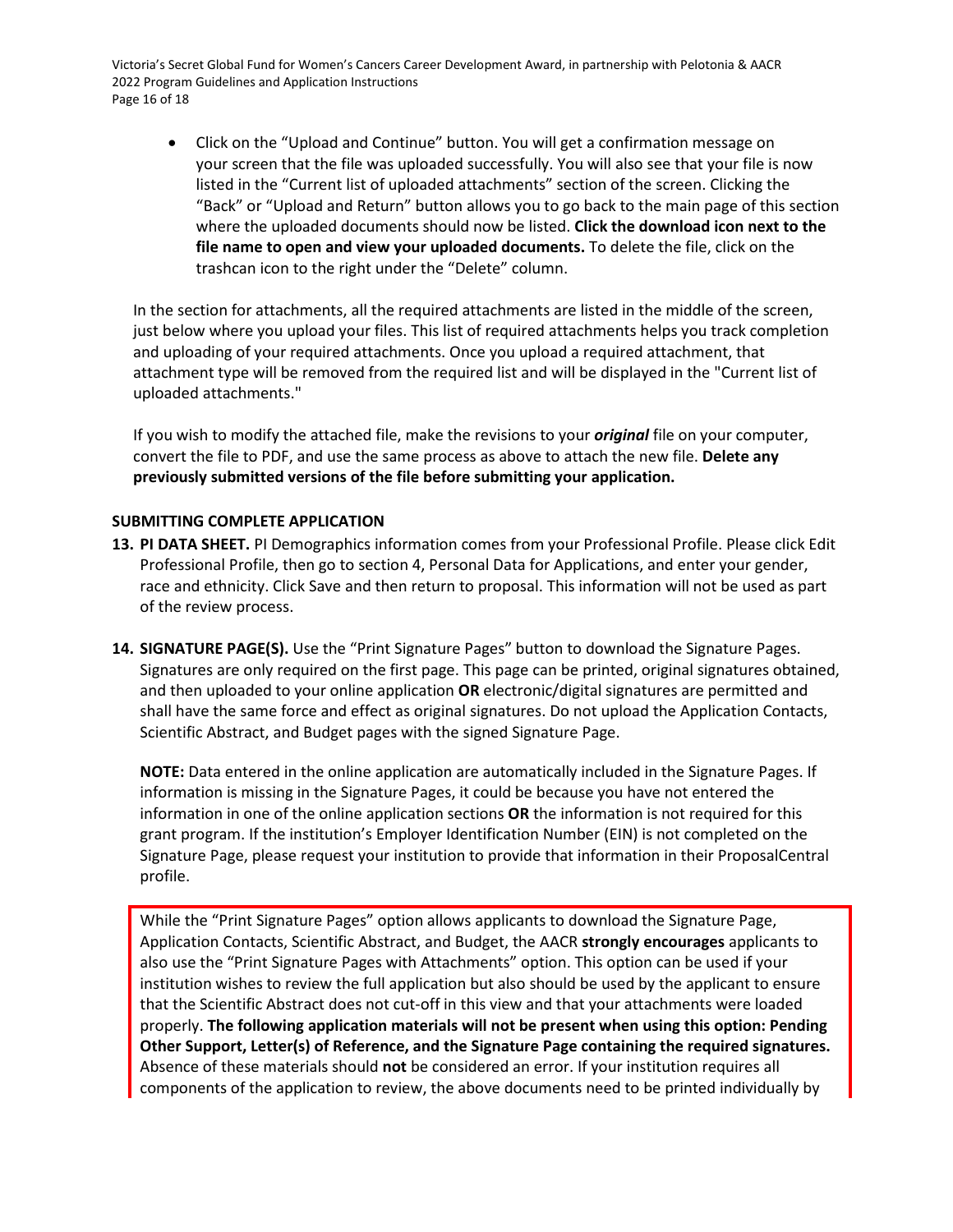Victoria's Secret Global Fund for Women's Cancers Career Development Award, in partnership with Pelotonia & AACR 2022 Program Guidelines and Application Instructions Page 17 of 18

the applicant and added; however, as the Letter(s) of Reference are uploaded directly from the nominator and endorser (if necessary), the applicant will be unable to access these letters.

Excessive spacing in your Scientific Abstract (e.g., line breaks between paragraphs) can cause the abstract to not fully appear in the Signature Page view, even if under the 3,000-character limit. You may want to further edit your Scientific Abstract prior to submission if it does not fully appear. **If it does not fully appear, you will not be given the opportunity to edit it once you have submitted.** In addition, errors may occur when the uploaded PDF files are assembled by the system. Please check to ensure that all pages of every document included appear in the "Print Signature Pages with Attachements" option. If you are having any issues with this option, please contact ProposalCentral customer support at: 800-875-2562 (Toll-free U.S. and Canada), +1-703-964-5840 (Direct Dial International), or by e-mail t[o pcsupport@altum.com.](mailto:pcsupport@altum.com)

- **15. VALIDATE.** Validate the application on ProposalCentral. This is an essential step. An application that has not been validated cannot be submitted. "Validate" checks for required data and attachments. You will not be able to submit if all the required data and attachments have not been provided.
- **16. SUBMIT.** After successfully passing the validate check, click the **"Submit"** button. An e-mail will be sent to you confirming your submission.

Once your application is submitted you may view it by selecting "Submitted" from the "Proposal Status" drop-down menu under the 'Proposals' tab, then clicking the "View" button under the Edit column. The status column will show "Submitted" and the date submitted. You may need to refresh your browser screen after submitting the application to see the updated status.

# <span id="page-16-0"></span>**CHANGES TO YOUR APPLICATION**

**Withdrawal of Application.** Please advise the AACR's SRGA promptly, in writing, should you decide to withdraw your application for any reason. Your correspondence should include your name, the grant opportunity to which you applied, the project title, and the reason for withdrawal.

**Change of Address.** Notify the AACR in writing of any changes of address, e-mail, or phone number, following the submission of an application. Include your name and the ProposalCentral identification number. The e-mail address provided with your application will be used for all official communication about your submission including the recipient selection results. Your Professional Profile in ProposalCentral must be kept up to date.

**Change of Institution or Position.** If you change your institution or professional position, contact the AACR to determine whether your application is still eligible for review.

# **INQUIRIES**

Inquiries or technical issues regarding ProposalCentral and the online application process should be directed to customer support at: 800-875-2562 (Toll-free U.S. and Canada), +1-703-964-5840 (Direct Dial International), or by e-mail t[o pcsupport@altum.com.](mailto:pcsupport@altum.com)

Inquiries about the program guidelines, eligibility requirements, and application materials can be directed to the AACR's SRGA department a[t grants@aacr.org.](mailto:grants@aacr.org)